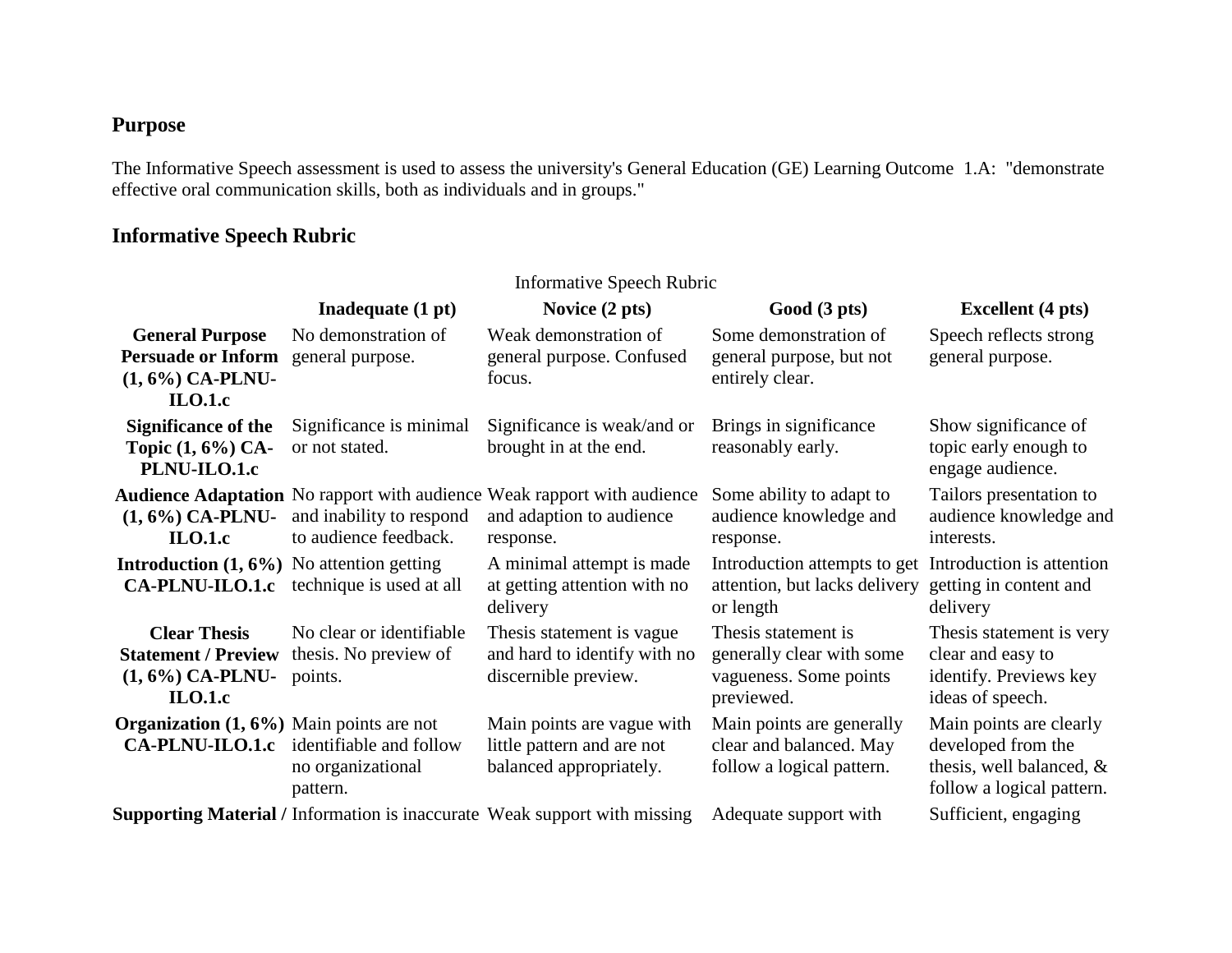| <b>Informative Speech Rubric</b>                                                             |                                                                                                                                 |                                                                                                                                                                                                |                                                                                                                                |                                                                                                                                 |  |  |  |  |
|----------------------------------------------------------------------------------------------|---------------------------------------------------------------------------------------------------------------------------------|------------------------------------------------------------------------------------------------------------------------------------------------------------------------------------------------|--------------------------------------------------------------------------------------------------------------------------------|---------------------------------------------------------------------------------------------------------------------------------|--|--|--|--|
|                                                                                              | Inadequate (1 pt)                                                                                                               | Novice (2 pts)                                                                                                                                                                                 | Good (3 pts)                                                                                                                   | <b>Excellent</b> (4 pts)                                                                                                        |  |  |  |  |
| <b>Sources <math>(1, 6\%)</math> CA-</b> and missing source<br>PLNU-ILO.1.c                  | citations.                                                                                                                      | or inappropriate information. some information not cited.                                                                                                                                      |                                                                                                                                | support with appropriate<br>source citation.                                                                                    |  |  |  |  |
| <b>Signposts and</b><br>Transitions $(1, 6\%)$<br>CA-PLNU-ILO.1.c                            | Sign posts and<br>transitions not utilized.<br>No flow to the speech.                                                           | Little use of sign posts and<br>transitions. Flow of speech is transitions. Flow of speech<br>difficult to follow.                                                                             | Some use of sign posts and<br>is choppy.                                                                                       | Uses both signposts and<br>connecting transitions<br>between ideas.                                                             |  |  |  |  |
| Conclusion $(1, 6\%)$<br>CA-PLNU-ILO.1.c                                                     | No review of points and<br>ends abruptly without<br>impact.                                                                     | Vague and unclear review of Some review of the speech<br>points and ends with little<br>impact.                                                                                                | and closes with some<br>impact.                                                                                                | Summarizes main points<br>and leaves audience with<br>impact.                                                                   |  |  |  |  |
| <b>Vocal Delivery</b><br>Elements $(1, 6\%)$ CA-fillers. No evidence of<br>PLNU-ILO.1.c      | Frequent pauses and<br>vocal variety. No<br>adaptation in volume or<br>rate.                                                    | Several vocalized pauses and A few vocalized fillers and<br>fillers. Minimal vocal variety pauses. Some variation in<br>or change in tone. Volume<br>and rate not well adapted to<br>audience. | tone. Volume and rate<br>moderately adapted to<br>audience.                                                                    | Speech is free of fillers<br>and pauses. Tone varies<br>utilizing vocal variety.<br>Rate and volume are<br>adapted to audience. |  |  |  |  |
| <b>Nonverbal Delivery</b><br>Elements $(1, 6\%)$ CA- in speech. Little to no<br>PLNU-ILO.1.c | Distracting movements<br>eye contact. Little to no<br>poise; flustered and<br>unprepared.                                       | Lots of extra movement and<br>fidgeting not complementary<br>to the speech. Little eye<br>contact and poise.                                                                                   | Some fidgeting $&$<br>movement not<br>complementary to the<br>speech. Moderate eye<br>contact was made with<br>moderate poise. | Gestures and movement<br>are purposeful and<br>natural. Eye contact is<br>steady and comfortable.<br>Overall poised.            |  |  |  |  |
| Visual Aids $(1, 6\%)$<br><b>CA-PLNU-ILO.1.c</b>                                             | Visual aids were not<br>used correctly or follow<br>correct procedure. Visual relation to speech.<br>aids were not used at all. | Visual aids rarely met<br>presentation guidelines and                                                                                                                                          | Visual aids mostly followed Visual Aids follow<br>presentation guidelines and<br>were somewhat related to<br>the speech.       | presentation guidelines<br>(6x6 rule) and have a<br>specific purpose in the<br>speech.                                          |  |  |  |  |
| <b>Professionalism and Dress did not meet</b><br>Dress $(1, 6\%)$ CA-<br>PLNU-ILO.1.c        | professional apparel<br>standards.                                                                                              | Dress was too casual and did Dress attempted to meet<br>not appear put together or<br>messy.                                                                                                   | professional standards, but<br>too casual.                                                                                     | Professional dress and<br>attire were worn. Poise,<br>appropriate, and<br>proficient.                                           |  |  |  |  |
| <b>Outline &amp;</b>                                                                         |                                                                                                                                 | No outline produced; or An inappropriate or different The appropriate outline was The appropriate outline                                                                                      |                                                                                                                                |                                                                                                                                 |  |  |  |  |